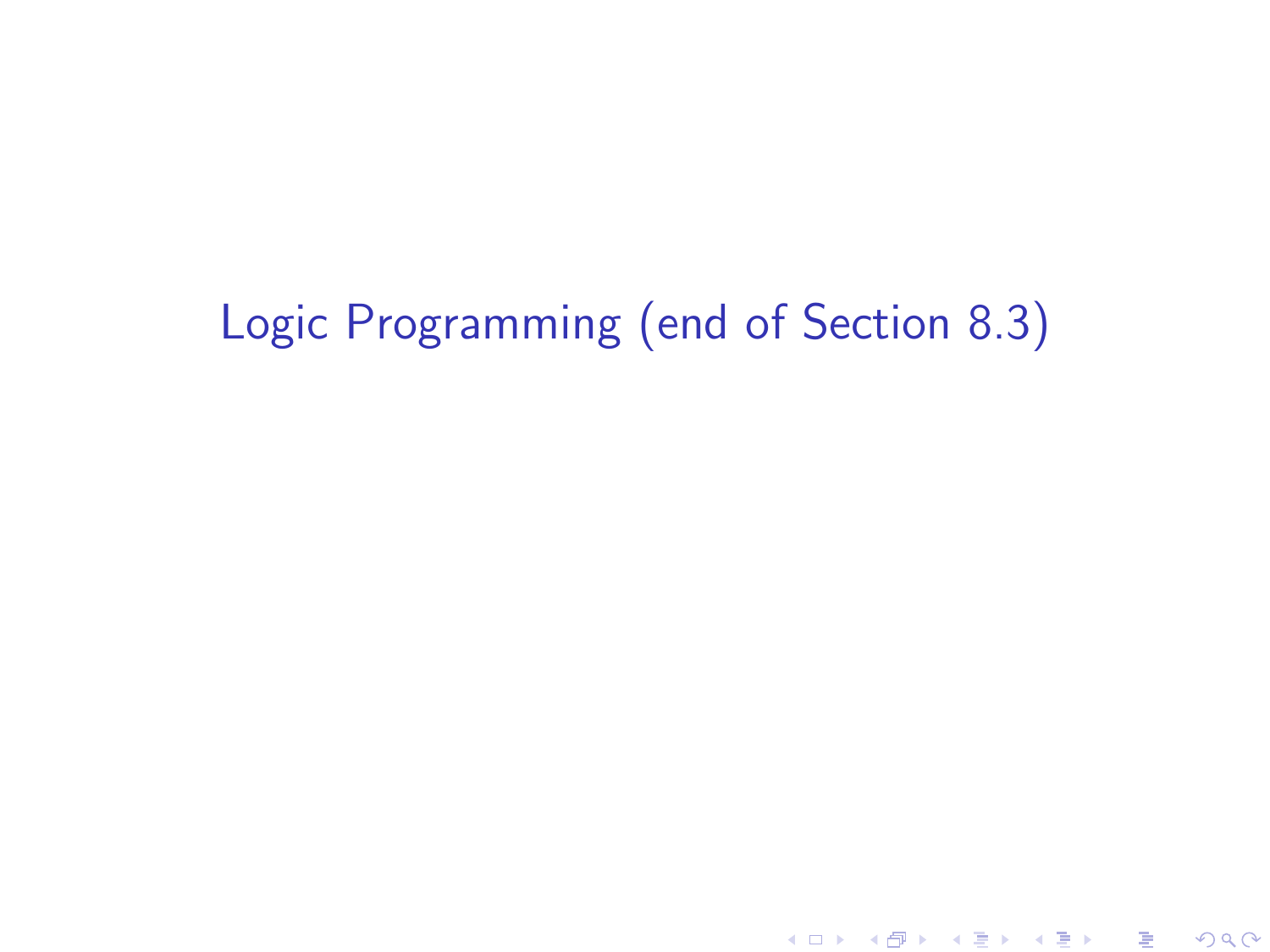### Logic Programming

- A logic program is a set of clauses with the restriction that there is exactly one positive literal in each clause. Such clauses are often called definite clauses.
- Example: Let  $p(x, y)$  mean x is a parent of y and let  $g(x, y)$ mean  $x$  is a grandparent of  $y$ . Here are some ways to represent a definition of the grandparent relation:

First-order logic: First-order clause: Logic programming: Prolog:

$$
\forall x \forall y \forall z (p(x, z) \land p(x, y) \rightarrow g(x, y))
$$
  
 
$$
g(x, y) \lor \neg p(x, z) \lor \neg p(x, y)
$$
  
 
$$
g(x, y) \leftarrow p(x, z), p(z, y)
$$
  
 
$$
g(X, Y) : -p(X, Z), p(Z, Y).
$$

**KORKAR KERKER EL VOLO**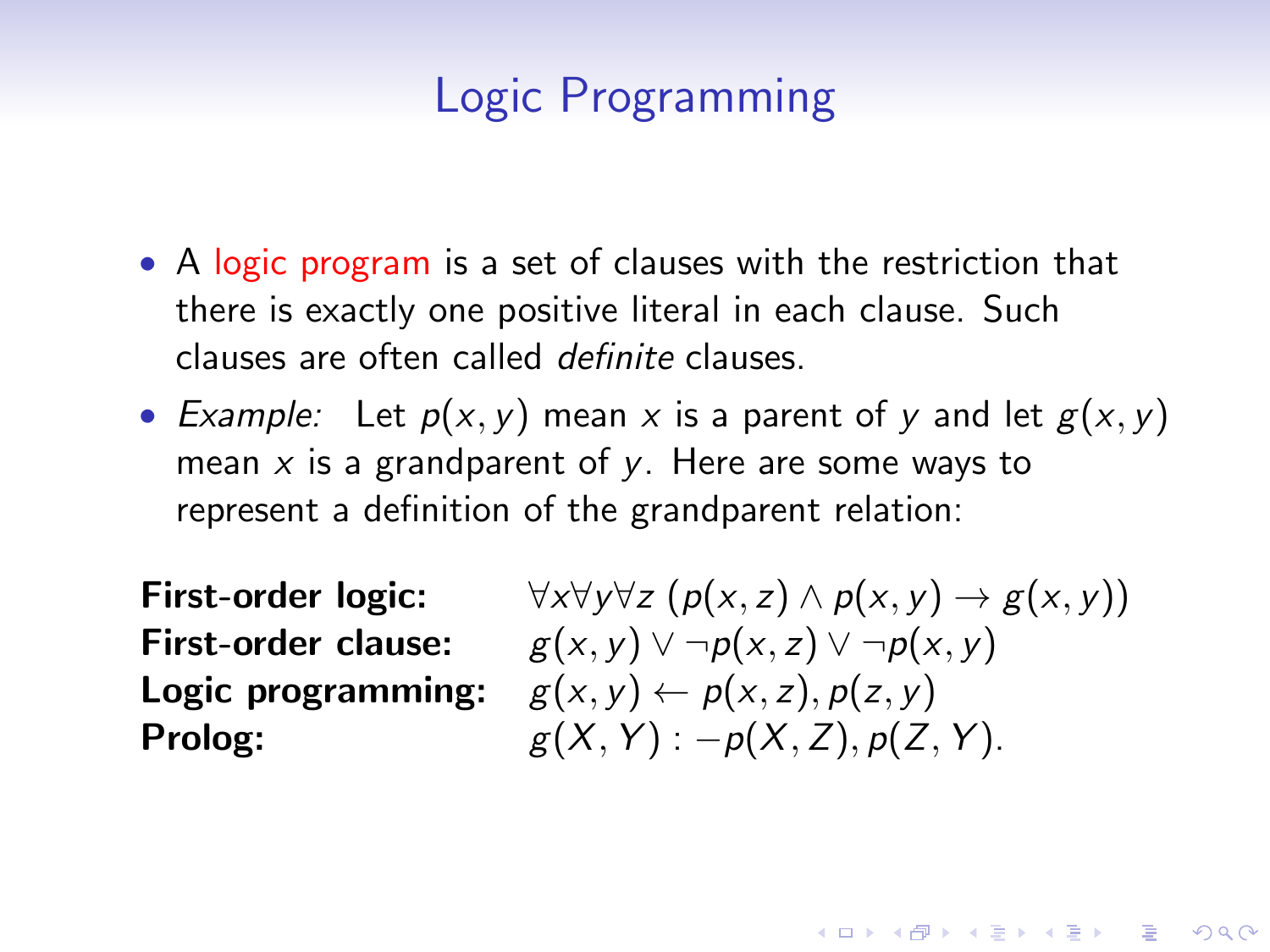### General idea

- A *query* or *goal* is a question that asks whether the program infers something. The something is a sequence of one or more atoms and the question is whether there is a substitution that can be applied to the atoms so that the resulting atoms are inferred by the program.
- Example: Suppose we have the following little logic program:
	- $p(a, b)$ .
	- $p(b, d)$ .
	- $g(x, y) \leftarrow p(x, z), p(z, y)$ .
- Let  $g(a, w)$  be a query. It asks whether a has a grandchild. If we let  $\theta = \{w/d\}$ , then  $g(a, w)\theta = g(a, d)$ , which says a has a grandchild d. This follows from the two program facts  $p(a, b)$  and  $p(b, d)$  and the definition of g. So  $g(a, d)$  is inferred by the program.

**AD A 4 4 4 5 A 5 A 5 A 4 D A 4 D A 4 P A 4 5 A 4 5 A 5 A 4 A 4 A 4 A**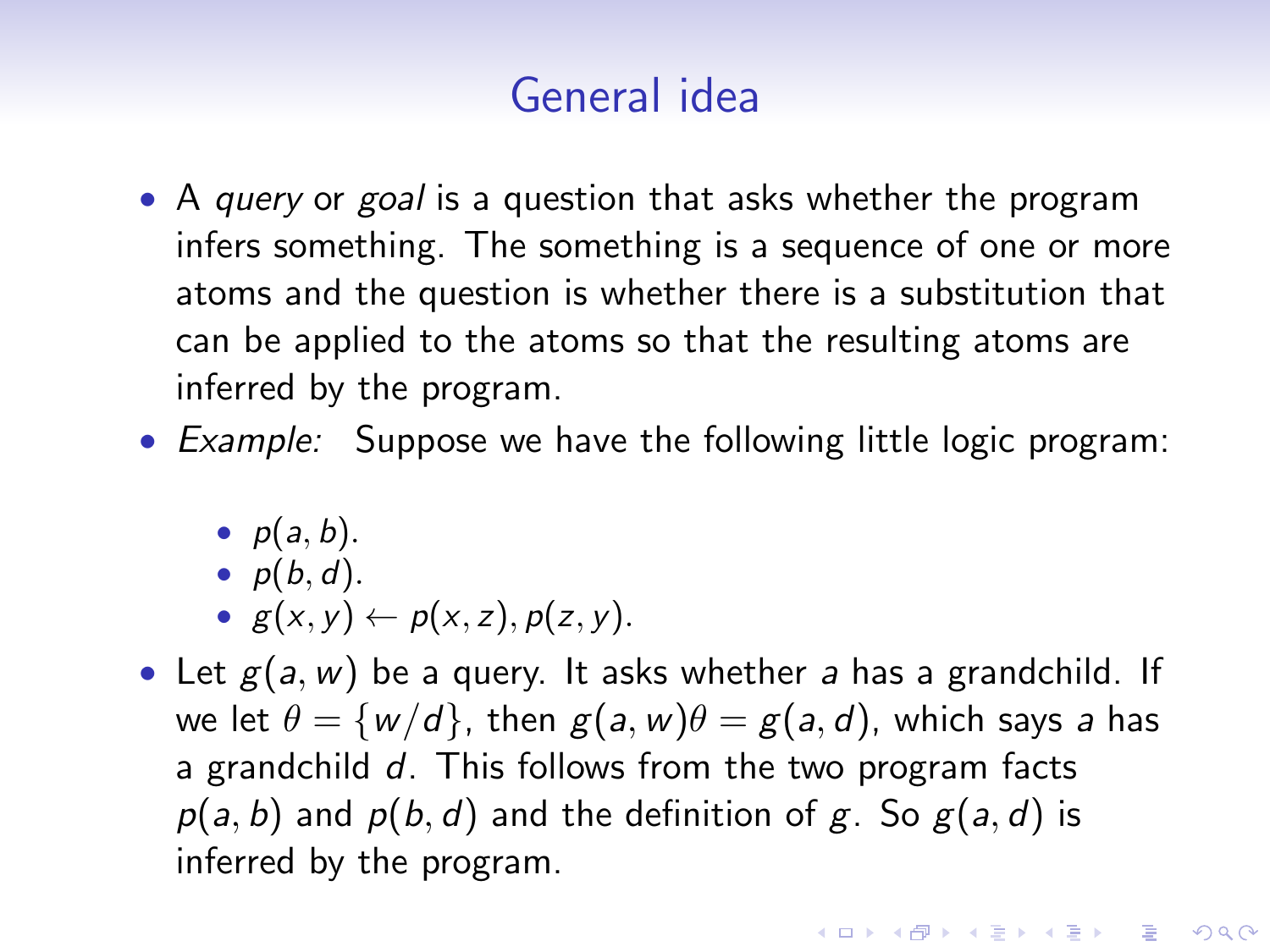#### Logic Programming Representation of a Query

- To see whether a query can be inferred from a program, a resolution proof is attempted. The premises are the program clauses together with the negation of the query, which can be written as a clause with only negative literals.
- Example: Given the query  $g(a, w)$ ,  $p(u, w)$ . Its formal meaning is  $\exists w \exists u (g(a, w) \land p(u, w))$ . So we negate it and convert it to a clause. Here are some representations of the query:

First-order logic:

First-order clause: Logic programming: Prolog:

$$
\neg \exists w \exists u (g(a, w) \land p(u, w))
$$
  
\n
$$
\equiv \forall w \forall u \ \neg(g(a, w) \land p(u, w))
$$
  
\n
$$
\neg g(a, w) \lor \neg(u, w).
$$
  
\n
$$
\leftarrow g(a, w), p(u, w).
$$
  
\n|? - g(a, W), p(U, W).

**KORKAR KERKER E VOOR**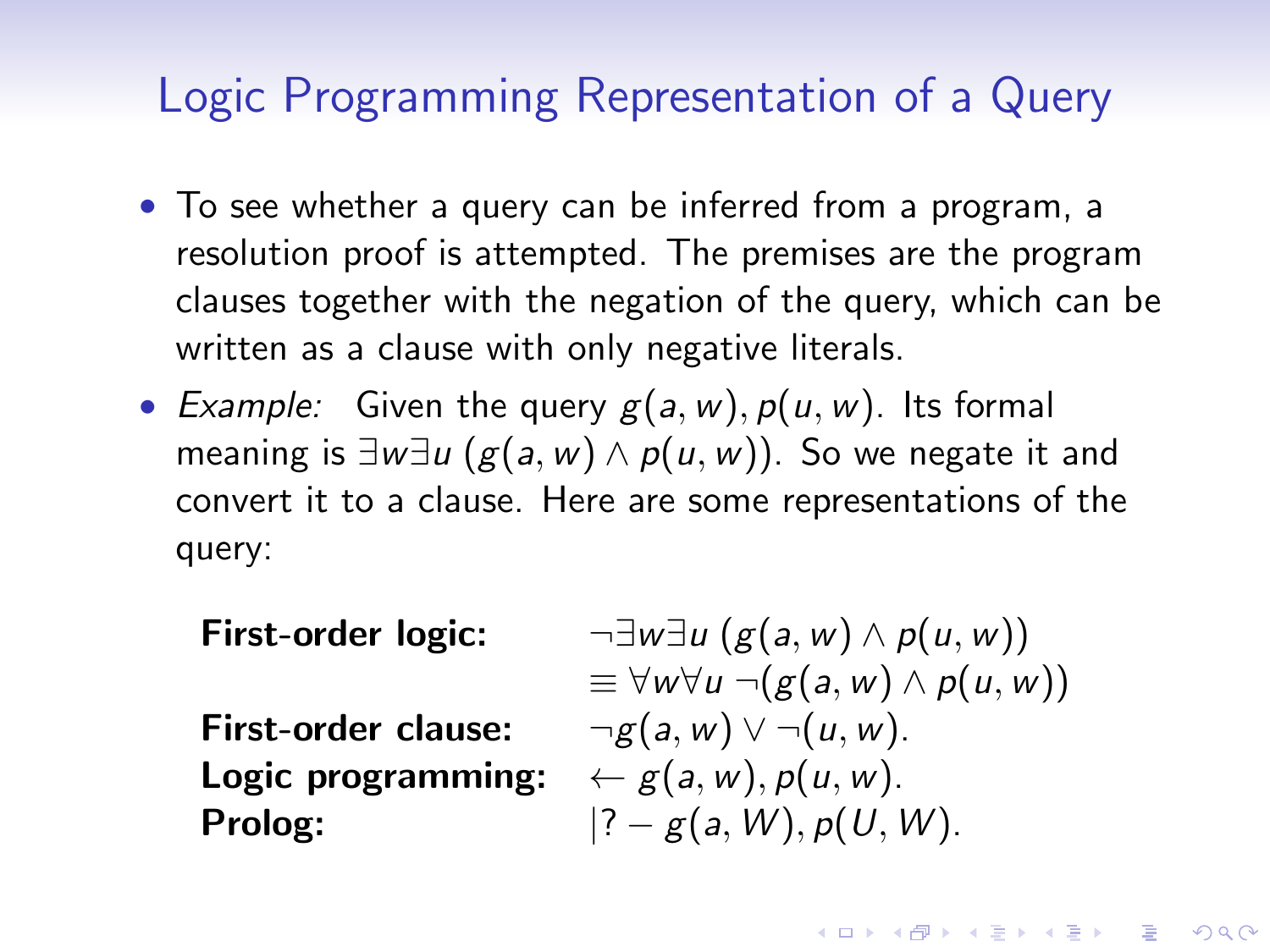## SLD Resolution

- SLD-resolution is a form of resolution used to execute logic programs. SLD means selective linear resolution of definite clauses. Select the leftmost atom of the goal; Linear (each resolvant depends on the previous resolvant) and Definite clauses are the clauses of a logic program.
- Example: Given the following little logic program and a query, where the clauses are also listed in first-order form:

#### Logic Programming Syntax First-Order Clauses  $p(a, b)$ .  $p(a, b)$ .  $p(b, d)$ .  $p(b, d)$ .  $g(x, y) \leftarrow p(x, z), p(z, y).$   $g(x, y) \vee \neg p(x, z) \vee \neg p(z, y).$

The query:

$$
\leftarrow g(a,w), p(u,w). \quad \neg g(a,w) \vee \neg p(u,w).
$$

**KORKAR KERKER EL VOLO**